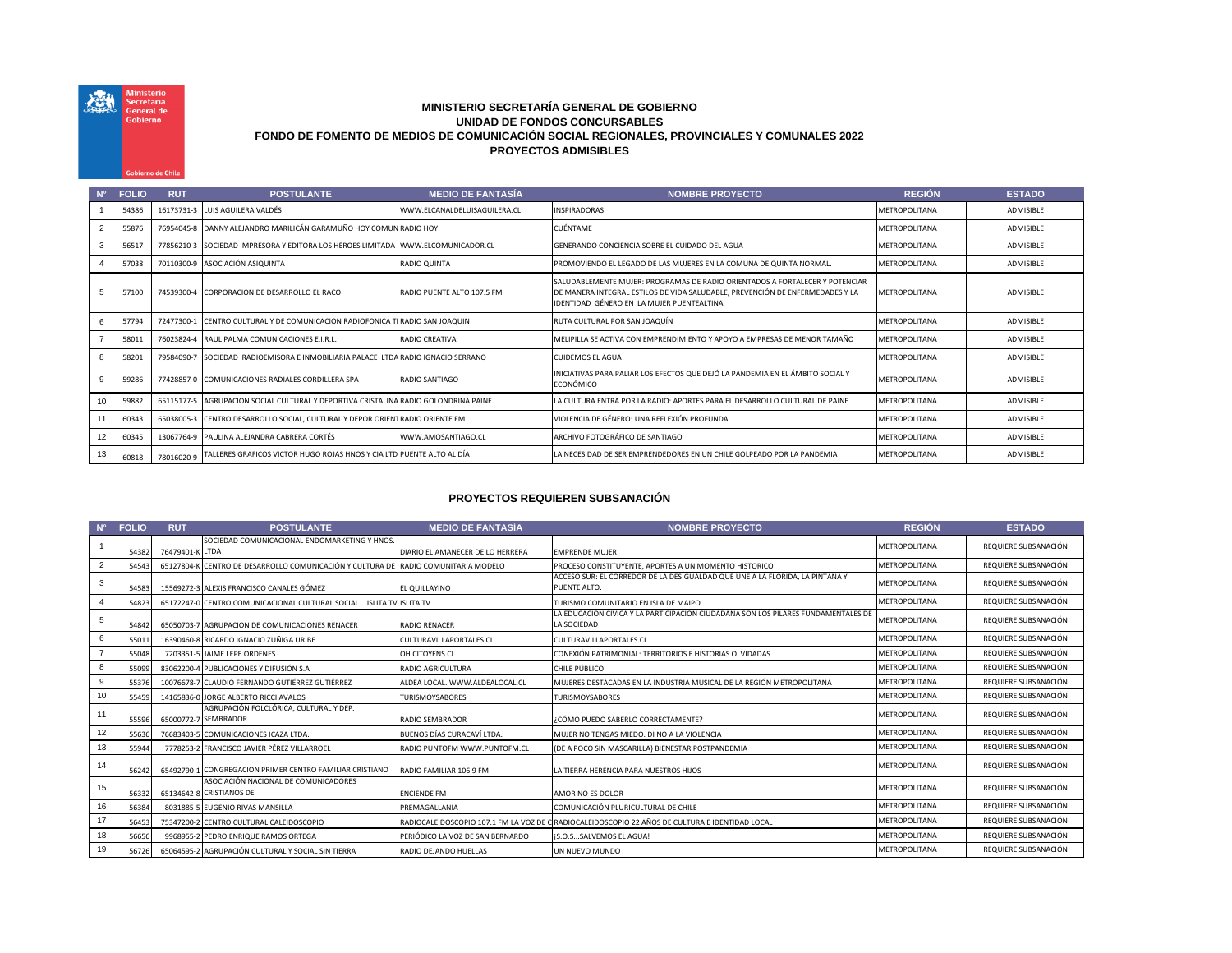| 20     | 5679  |                  | 65016864-k AGRUPACIÓN SOCIAL Y CULTURAL ÁGUILA SUR                        | RADIO LA VOZ DE PAINE                                         | CONOCIENDO NUESTROS DERECHOS                                                                       | METROPOLITANA        | REQUIERE SUBSANACIÓN |
|--------|-------|------------------|---------------------------------------------------------------------------|---------------------------------------------------------------|----------------------------------------------------------------------------------------------------|----------------------|----------------------|
| 21     | 56821 | 96809200-6       | <b>TRANSCO S.A</b>                                                        | RADIO AMANDA SAN JOSE DE MAIPO                                | CONEXION INFORMATIVA                                                                               | METROPOLITANA        | REQUIERE SUBSANACIÓN |
| 22     | 56832 | 71791600-K       | CORPORACIÓN CHILENA DE PREVENCIÓN DEL SIDA                                | WWW.ACCIONGAY.CL                                              | PROMOCIÓN DE LA SALUD SEXUAL EN POBLACIONES CLAVE A LA EPIDEMIA DEL VIH/SIDA.                      | METROPOLITANA        | REQUIERE SUBSANACIÓN |
| 23     | 56848 | 16933526-5       | JUAN PABLO BARRERA FAUS                                                   | WWW.BITACORADECINE.CL                                         | BITÁCORA DE CINE                                                                                   | METROPOLITANA        | REQUIERE SUBSANACIÓN |
| 24     | 5685  | 65776080-3       | CLUB DE FIAT ESCAPE 600                                                   | RADIO BUIN AL DÍA 107.5 FM                                    | PROYECTO AGUA YA NO CAE DEL CIELO                                                                  | <b>METROPOLITANA</b> | REQUIERE SUBSANACIÓN |
| 25     | 5693  | 65120186-1       | CENTRO JUVENIL ENTRE NUBES                                                | RADIO TRES PUNTOS                                             | INFORMÁNDONOS CON TRES PUNTOS                                                                      | METROPOLITANA        | REQUIERE SUBSANACIÓN |
| 26     | 5699  | 76995569-0       | CANAL DE DEPORTES CRTV Y MÁS                                              | CANAL DE DEPORTES CRTV                                        | MUJERES SOCIALES Y EMPRENDEDORAS                                                                   | METROPOLITANA        | REQUIERE SUBSANACIÓN |
| 27     | 57014 | 74018800-3       | CENTRO JUVENIL CULTURAL IMAGEN CAROL URZUA                                | RADIO IMAGEN FM                                               | LAS CALLES, LOS PASAJES, LOS VECINOS Y MI BARRIO TEJEMOS COMUNIDAD.                                | METROPOLITANA        | REQUIERE SUBSANACIÓN |
| 28     | 5706  |                  | 76903695-4 MEDIOS DIGITALES CHOCALE LIMITADA                              | <b>HOCALE</b>                                                 | EDUCACIÓN E INCLUSIÓN FINANCIERA PARA TODOS                                                        | METROPOLITANA        | REQUIERE SUBSANACIÓN |
| 29     | 5720  | 76577938-3       | A Y S PUBLICACIONES Y COMUNICACIONES LIMITADA                             | <b>PAJARITOS FM</b>                                           | ¡BIENVENIDA DIVERSIDAD!                                                                            | METROPOLITANA        | REQUIERE SUBSANACIÓN |
| $30\,$ | 5732  | 76438646-9       | RESTCHILE INGENIERIA INFORMATICA EIRL                                     | CHOCOLATEFM                                                   | FORTALECIENDO LA SALUD MENTAL EN TIEMPO DE PANDEMIA POR UN MAIPÚ FELIZ                             | METROPOLITANA        | REQUIERE SUBSANACIÓN |
| 31     | 57427 | 88460600-4       | SOCIEDAD RADIODIFUSORA LA FORESTA LTDA                                    | RADIO MANANTIAL DE TALAGANTE                                  | INICIATIVAS MEJORANDO MEDIO AMBIENTE PROVINCIA TALAGANTE                                           | METROPOLITANA        | REQUIERE SUBSANACIÓN |
| 32     | 57454 |                  | 78873810-2 RADIODIFUSORA PANORAMICA LIMITADA                              | RADIO LUBNA 90.3 FM                                           | CONVIÉRTETE EN UN HÉROE, DI NO AL BULLING Y AL CIBER BULLING                                       | METROPOLITANA        | REQUIERE SUBSANACIÓN |
| 33     | 5763  | 65153174-8       | CENTRO CULTURAL Y SOCIAL RUKALAF                                          | RADIO RUKALAF                                                 | RUKALAF EDUCA                                                                                      | METROPOLITANA        | REQUIERE SUBSANACIÓN |
| 34     | 5767  | 82888600-2       | CÍRCULO DE PERIODISTAS                                                    | CIRCULODEPERIODISTAS.CL                                       | ACTRICES EN EL ESCENARIO DEL TEATRO CAMILO HENRÍQUEZ                                               | METROPOLITANA        | REQUIERE SUBSANACIÓN |
| 35     | 5787  | 14010531-7       | VICTOR HUGO LLANOS PRADENAS                                               | <b>VISIONPLUSTV</b>                                           | <b>ACTIVANDOPYMES</b>                                                                              | METROPOLITANA        | REQUIERE SUBSANACIÓN |
| 36     | 57932 |                  | 76788227-0 NEIRA Y LEIVA HERMANOS PROD. Y DISCOGRAFICA LTDA.              | WWW.COSASBUENASNEWSLETTER.CL                                  | COSAS BUENAS NEWSLETTER - PODCAST MULTIPLATAFORMA PARA LA DIFUSIÓN DEL REGGAE<br>CHILFNO           | METROPOLITANA        | REQUIERE SUBSANACIÓN |
| 37     | 57986 |                  | 14323335-9 FRANCISCO JORGE ESPINOZA RIVEROS                               | RADIO CHACABUCO                                               | CHACABUCO CONECTADO                                                                                | METROPOLITANA        | REQUIERE SUBSANACIÓN |
| 38     | 58078 | 14008085-3       | CRISTIAN ALEJANDRO HERRADA CARTAGENA                                      | REVISTA MELIDATOS                                             | REVISTA MELIDATOS, EDUCANDO PARA VIVIR MEJOR                                                       | METROPOLITANA        | REQUIERE SUBSANACIÓN |
| 39     | 58216 | 15917140-K       | VALERIA BEATRIZ JAURÉ ROMERO                                              | TODOLODEMAS.CL                                                | LA CULTURA DEL FUTURO CON LA CONVENCIÓN CONSTITUCIONAL                                             | METROPOLITANA        | REQUIERE SUBSANACIÓN |
| 40     | 5876  | 9976074-5        | ANTONIO LUIS BILBAO HORMAECHE                                             | <b>STUDIO ESTADIO</b>                                         | INICIO, DESARROLLO Y AUGE DEL FÚTBOL FEMENINO EN CHILE                                             | METROPOLITANA        | REQUIERE SUBSANACIÓN |
| 41     | 5877  |                  | 15776791-7 ROSSANA GABRIELA MOTALBÁN MARAMBIO                             | WWW.CRONICASONORA.CL                                          | CRÓNICA SONORA: MUJERES, CIUDAD Y CULTURAL MUSICAL                                                 | METROPOLITANA        | REQUIERE SUBSANACIÓN |
| 42     | 5881  |                  | 65539730-2 CENTRO PARA EL DESARROLLO COMUNAL                              | JNETEV                                                        | CREAMOS, ARTE Y COMUNIDAD, SEGUNDA TEMPORADA                                                       | METROPOLITANA        | REQUIERE SUBSANACIÓN |
| 43     | 5882  |                  | 76796981-3 RUGBY CHILE SPA                                                | <b>RUGBY CHILE</b>                                            | DIFUSIÓN DEPORTIVA ORIENTADA A LAS COMPETENCIAS NACIONALES DE RUGBY FEMENINO Y<br>JUVENIL EN CHILE | METROPOLITANA        | REQUIERE SUBSANACIÓN |
| 44     | 5888  |                  | 77297999-1 PIENSACCIÓN COMUNICACIONES SPA                                 | WWW.ELDIARIODESANTIAGO.CL                                     | MUJERES EMPRENDEDORAS: APOYANDO A LAS QUE YA LO SON, ORIENTANDO A LAS QUE<br>QUIEREN SERLO         | METROPOLITANA        | REQUIERE SUBSANACIÓN |
| 45     | 5892  | 91918000-5       | <b>EMISORAS DIEGO PORTALES S.A</b>                                        | RADIO PORTALES                                                | VIH, EL ENEMIGO OCULTO DEL QUE NOS HEMOS DESPREOCUPADO                                             | METROPOLITANA        | REQUIERE SUBSANACIÓN |
| 46     | 59056 |                  | 76162520-9 COMUNICACIONES TIME OUT CHILE LIMITADA                         | todofutbol.cl                                                 | 1962, UN EJEMPLO PARA EL CHILE DE HOY                                                              | METROPOLITANA        | REQUIERE SUBSANACIÓN |
| 47     | 59300 | 65030624-4       | CENTRO CULTURAL CRISTIANO Y JUVENIL NEHUÉN                                | RADIO POPULAR DE RECOLETA                                     | CONOCIENDO RECOLETA, UNA COMUNA DE ESFUERZO, SUEÑOS E ILUSIONES                                    | METROPOLITANA        | REQUIERE SUBSANACIÓN |
| 48     | 59326 |                  | 19421049-3 VICENTE PATRICIO RIFFO REYES                                   | WWW.LAGACETARADICAL.CL                                        | FORTALECIMIENTO TÉCNICO AUDIOVISUAL DE LA GACETA RADICAL                                           | METROPOLITANA        | REQUIERE SUBSANACIÓN |
| 49     | 5967  | 77549686-k       | OLIVOS MUNIZAGA SPA                                                       | <b>LUBRETROHITS.CL</b>                                        | NOSOTROS LOS JÓVENES SOMOS LOS ENCARGADOS DE SALVAR EL PLANETA                                     | <b>METROPOLITANA</b> | REQUIERE SUBSANACIÓN |
| 50     | 59736 | 76393924-3       | LA MÁQUINA EDITORES LIMITADA                                              | REVISTA PEDALEA                                               | EDICIÓN DIGITAL / REVISTA PEDALEA                                                                  | METROPOLITANA        | REQUIERE SUBSANACIÓN |
| 51     | 5974  | 76393924-3       | LA MÁQUINA FDITORES LIMITADA<br>AGRUPA.DE MONITORES Y ANIMADORES SOCIALES | REVISTA PEDALEA                                               | EDICIÓN IMPRESA REVISTA PEDALEA                                                                    | METROPOLITANA        | REQUIERE SUBSANACIÓN |
| 52     | 6001  | 74255700-4       | <b>GENNECHE</b>                                                           | RADIO SAN RAMON 106.1 FM                                      | CHILE EL PAIS DONDE CABEMOS TODOS                                                                  | METROPOLITANA        | REQUIERE SUBSANACIÓN |
| 53     | 6029  |                  | 10581555-7 ANA MARIA ALVEAR HERNANDEZ                                     | ACENTRAL                                                      | PROGRAMA VISITANTES FEM DE LACENTRAL                                                               | METROPOLITANA        | REQUIERE SUBSANACIÓN |
| 54     | 6033  | 12643646-7       | CARLOS ALEXIS MARTINEZ ZAVALA                                             | WWW.RADIOESTACIONSUR.COM                                      | <b>RADIO ESTACION SUR</b>                                                                          | METROPOLITANA        | REQUIERE SUBSANACIÓN |
| 55     | 60392 |                  | 65078430-8 CLUB DE AEROBICA PIRAMIDE                                      | RADIO NUEVO QUILICURA 106.5 FM                                | RADIO NUEVO QUILICURA SE PROYECTA                                                                  | METROPOLITANA        | REQUIERE SUBSANACIÓN |
| 56     | 60393 | 76960576-2       | ELPENSADOR.IO E.I.R.L<br>CENTRO CULTURAL EDUCATIVO Y COMUNICACIONAL       | ELPENSADOR.IO                                                 | TALLERES PARA DIRIGENTES SOCIALES: "CÓMO HACER UNA COLUMNA DE OPINIÓN"                             | METROPOLITANA        | REQUIERE SUBSANACIÓN |
| 57     | 60400 | 65027215-3 CAREN |                                                                           | ADIO PUANGUE DE CURACAVÍ                                      | EL AGUA, LA MADRE QUE DEBEMOS CUIDAR Y PROTEGER                                                    | METROPOLITANA        | REQUIERE SUBSANACIÓN |
| 58     | 6041  |                  | 77612020-0 MAIPÚ COMUNICACIONES INTEGRALES LTDA                           | MAIPÚ A SU SERVICIO                                           | APOYANDO EL EMPRENDIMIENTO LOCAL                                                                   | METROPOLITANA        | REQUIERE SUBSANACIÓN |
| 59     | 6041  | 77136072-6       | <b>GRUPO MI PYME SPA</b>                                                  | <b>MI PYME TV</b>                                             | EL MATINAL DE LAS PYMES                                                                            | METROPOLITANA        | REQUIERE SUBSANACIÓN |
| 60     | 6049  |                  | 70372100-1 PARROQUIA SAN IGNACIO DE LOYOLA                                | RADIO SAN IGNACIO 106.1 FM                                    | MUJER EMPRENDE                                                                                     | METROPOLITANA        | REQUIERE SUBSANACIÓN |
| 61     | 60526 |                  | 10785535-1 SERGIO LEÓN CONTRERAS SEPÚLVEDA                                | PRODUCTORA NANOMEDIOS                                         | PRODUCTORA NANOMEDIOS                                                                              | METROPOLITANA        | REQUIERE SUBSANACIÓN |
| 62     | 6053  | 65116154-1       | <b>VIDA SANA</b>                                                          | <b>ADIO CAJON</b>                                             | CAJON, TE QUIERO VERDE                                                                             | METROPOLITANA        | REQUIERE SUBSANACIÓN |
| 63     | 6054  |                  | 65190926-0 FUNDACION EMBAJADA DEL INMIGRANTE -FEDI                        | RADIO SER TV                                                  | MUJERESSÍ SE PUEDE EMPRENDER !                                                                     | METROPOLITANA        | REQUIERE SUBSANACIÓN |
| 64     | 6054  | 76735218-2       | DESMONTAGE JAVIER ARMIJO V. E.I.R.L                                       | REVISTA DESMONTAGE - WWW.REVISTADESN DESMONTAGE DIFFÉRANCE XV |                                                                                                    | METROPOLITANA        | REQUIERE SUBSANACIÓN |
| 65     | 6055  |                  | 12855647-8 PAUL NICOLAS ALVARADO MUÑOZ                                    | SEMANARIO ARRIBA EL DEPORTE                                   | <b>HISTORIAS DEPORTIVAS</b>                                                                        | METROPOLITANA        | REQUIERE SUBSANACIÓN |
| 66     | 60569 |                  | 76921553-0 ESTROFAS DEL SUR SPA                                           | EER ES LA PALABRA                                             | PODAST LITERARIO "LEER ES LA PALABRA'                                                              | METROPOLITANA        | REQUIERE SUBSANACIÓN |
| 67     | 6057  |                  | 8920537-9 JUAN FERNANDO ESPINOSA SÁNCHEZ                                  | <b><i>FALAGANTE ONLINE</i></b>                                | NUEVA CONSTITUCIÓN EN TALAGANTE ONLINE                                                             | METROPOLITANA        | REQUIERE SUBSANACIÓN |
| 68     | 6058  | 77493084-1       | FORET EDUCACIÓN AMBIENTAL SPA                                             | ORET                                                          | COMIC SOCIO-AMBIENTAL                                                                              | METROPOLITANA        | REQUIERE SUBSANACIÓN |
| 69     | 6059  |                  | 13793599-6 FELIPE SCHUMAN BELMAR                                          | RADIO EN SAN PEDRO                                            | SAN PEDRO EMPRENDE                                                                                 | METROPOLITANA        | REQUIERE SUBSANACIÓN |
| 70     | 60596 |                  | 7348552-5 PABLO ENRIQUE KREUZFELDT CARRIZO                                | ESPACIO URBANO                                                | INTRODUCCIÓN VEHICULAR DE DISTRIBUCIÓN DE ESPACIO URBANO                                           | METROPOLITANA        | REQUIERE SUBSANACIÓN |